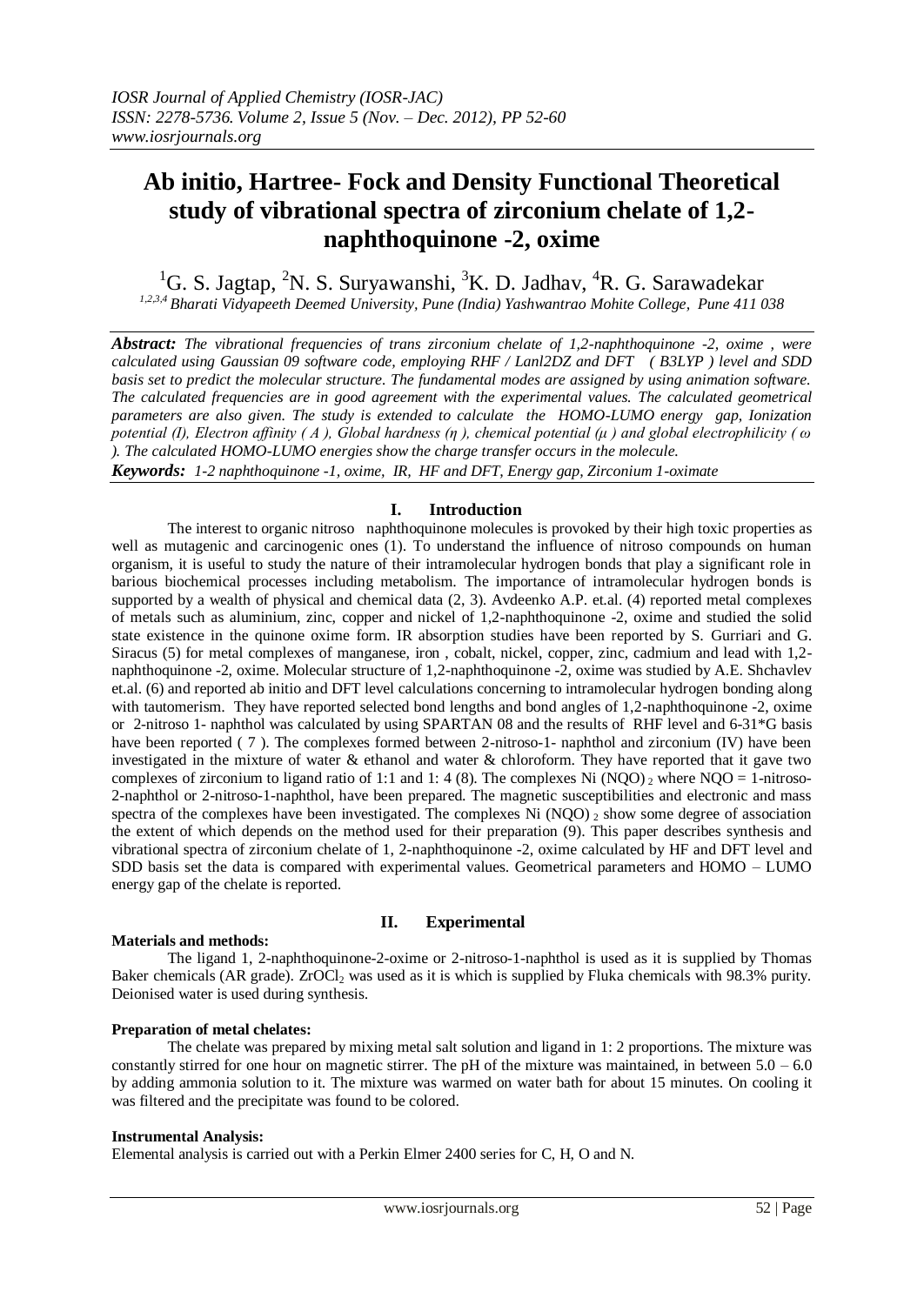The IR spectra are recorded on a Thermo Fischer FTIR spectrophotometer iS5 model in a KBr matrix and in the range of  $4000 - 400$  cm<sup>-1</sup> as well as in the range of  $1000 - 300$  cm<sup>-1</sup>.

## **Computational details:**

The entire calculations conducted in the present work were performed at Hartree – Fock (HF/ SDD) and Density Functional Theory (DFT) at B3LYP / SDD basis set in the Gaussian 09 software code. The geometries were first determined at the Hartree – Fock level of employing SDD basis set. (10,11). All the geometries were optimised using SDD basis set using density functional theory (DFT) employing the Beeke's three parameters hybrid functional (12) combined with Lee- Yang –Parr Correlation (13). The electron correlation is taken into account in DFT via the exchange energy arising from the anti symmetry of the quantum mechanical wave function and the dynamic correlation in the motion of individual electron; it makes DFT dominant over the HF calculation procedure (14).

The DFT hybrid leads to overestimate the fundamental modes in comparison to the other DFT Method. So the scaling factors have to be used to obtain considerably better agreement with experimental data. The wave number value computed theoretically contains known systematic error due to the negligence of electron correlation (15). We have used the scaling factor value of 0.8929 for HF /SDD basic set and 0.9613 for B3LYP/SDD Basic set. The absence of imaginary wave number on the calculated Vibrating Spectrum conform that the structure corresponds to minimum energy. HOMO-LUMO energy gap and other related molecular parameters are calculated.

#### **III. Results and Discussion:-**

The vibrational analysis of ZrO (NQO)2 is performed on the basic of the characteristics vibration of hydroxyl, Carbonyl, C=N, N-O, Zr-N, and Zr = O modes. The computed vibrational wave numbers of IR with intensity used for identifying modes unambiguously. The harmonics vibrational frequencies calculated for ZrO(NQO)2 at HF and DFT levels using the SDD basis set have been symmetrised Table -1. It can be noted that calculated results are harmonics frequencies while the observed contains unharmonic contribution also. The value of the wave number is lower than the former due to anharmonicity. Comparison between the calculated and the observed vibration spectra help us to understand the observed spectral frequency.

## Table 1 WAVE NUMBER OF ZrO (NQO)2 AT HF AND DFT LEVEL

| Sr.No             | HF        | INT.     | <b>DFT</b>     | INT.               | <b>EXP</b>               | INT.                      | <b>ASSIGNMENT</b>   |
|-------------------|-----------|----------|----------------|--------------------|--------------------------|---------------------------|---------------------|
|                   | $cm^{-1}$ |          | $cm^{-1}$      |                    | $\text{cm}^{-1}$         |                           |                     |
| 1.                | 26.706    | 36.752   | 30.127         | 1.491              | $\overline{a}$           | $\sim$                    | deformation         |
| 2.                | 53.377    | 7.748    | $\overline{a}$ | 44                 | $-$                      | $-$                       | deformation         |
| 3.                | 77.843    | 0.354    | 70.297         | 4.758              | $-$                      | $-$                       | deformation         |
| 4.                | 111.889   | 4.711    | 112.984        | 2.14               | $\overline{a}$           | $\overline{\phantom{a}}$  | deformation         |
| 5.                | 122.630   | 2.045    | 124.074        | 11.822             | $-$                      | $\sim$ $\sim$             | deformation         |
| 6.                | 138.417   | 0.09     | 138.922        | 2.244              | --                       | $-$                       | 41Zr-42O bending    |
| 7.                | 141.667   | 15.727   | $-$            | $-$                |                          | $-$                       | 37O-38H Bending     |
| 8.                | 165.311   | 43.494   | $=$            | $\overline{a}$     | --                       | $\overline{\phantom{a}}$  | 41Zr -40O bending   |
| 9.                | 171.606   | 39.63    | 170.808        | 1.5                | $-$                      | $\overline{\phantom{a}}$  | 37O-38H Bending     |
| 10.               | 182.392   | 54.55    | 184.242        | 5.566              | $-$                      | $-$                       | 35O-36H Bending     |
| 11.               | 196.848   | 5.131    | $\overline{a}$ | $-$                |                          | $-1$                      | 37O-38H Bending     |
| 12.               | 212.920   | 42.849   | 209.882        | 34.474             | $-$                      | $\mathbf{u}$              | 33N-35O Bending     |
| 13.               | 222.948   | 73.89    | $-1$           | $-$                | --                       | $\mathbf{u}$              | C-H Bending o.p.    |
| 14.               | 226.010   | 4.634    | $=$            | $-$                |                          | $-$                       | C-H Bending o.p.    |
| 15.               | 236.154   | 42.854   | 244.055        | 10.234             |                          | $-$                       | 35O-36H Bending     |
| 16.               | 273.807   | 76.854   | 269.070        | 4.788              | $-$                      | $\mathbf{u}$              | 41Zr -34N bending   |
| 17.               | 276.075   | 14.717   | $\overline{a}$ | $\overline{a}$     | 302.63                   | 675.9                     | 35O-36H Bending     |
| 18.               | 325.069   | 1045.164 | $\overline{a}$ | $\overline{a}$     | 308.80                   | 674.2                     | 37O-38H Bending     |
| 19.               | 345.329   | 359.71   | $\overline{a}$ | ш.,                | 330.29                   | 38.4                      | 37O-38H Bending     |
| 20.               | 357.168   | 24.24    | 359.462        | 1.902              | $\overline{a}$           | $\mathbb{L}^{\mathbb{L}}$ | $14C-33N$ Bending   |
| 21.               | 362.963   | 181.621  | 363.776        | 5.216              | $\overline{\phantom{a}}$ | $\mathbb{L}^{\mathbb{L}}$ | $41Z - 33N$ Bending |
| $\overline{22}$ . | 387.563   | 1661.201 | 393.500        | $\overline{7.7}36$ | $-$                      | $-$                       | $41Zr-34N$ Bending  |
| $\overline{23}$ . | 409.341   | 769.053  | 411.865        | 14.003             | <u></u>                  | $\overline{a}$            | C-H Bending o.p.    |
| 24.               | 420.091   | 26.322   | $\overline{a}$ | $\overline{a}$     | $-$                      | $-$                       | 41Zr-40O Bending    |
| 25.               | 435.717   | 8.111    | $\frac{1}{2}$  | $\overline{a}$     | $\overline{a}$           | $\mathbb{L}^{\mathbb{L}}$ | C-H Bending o.p.    |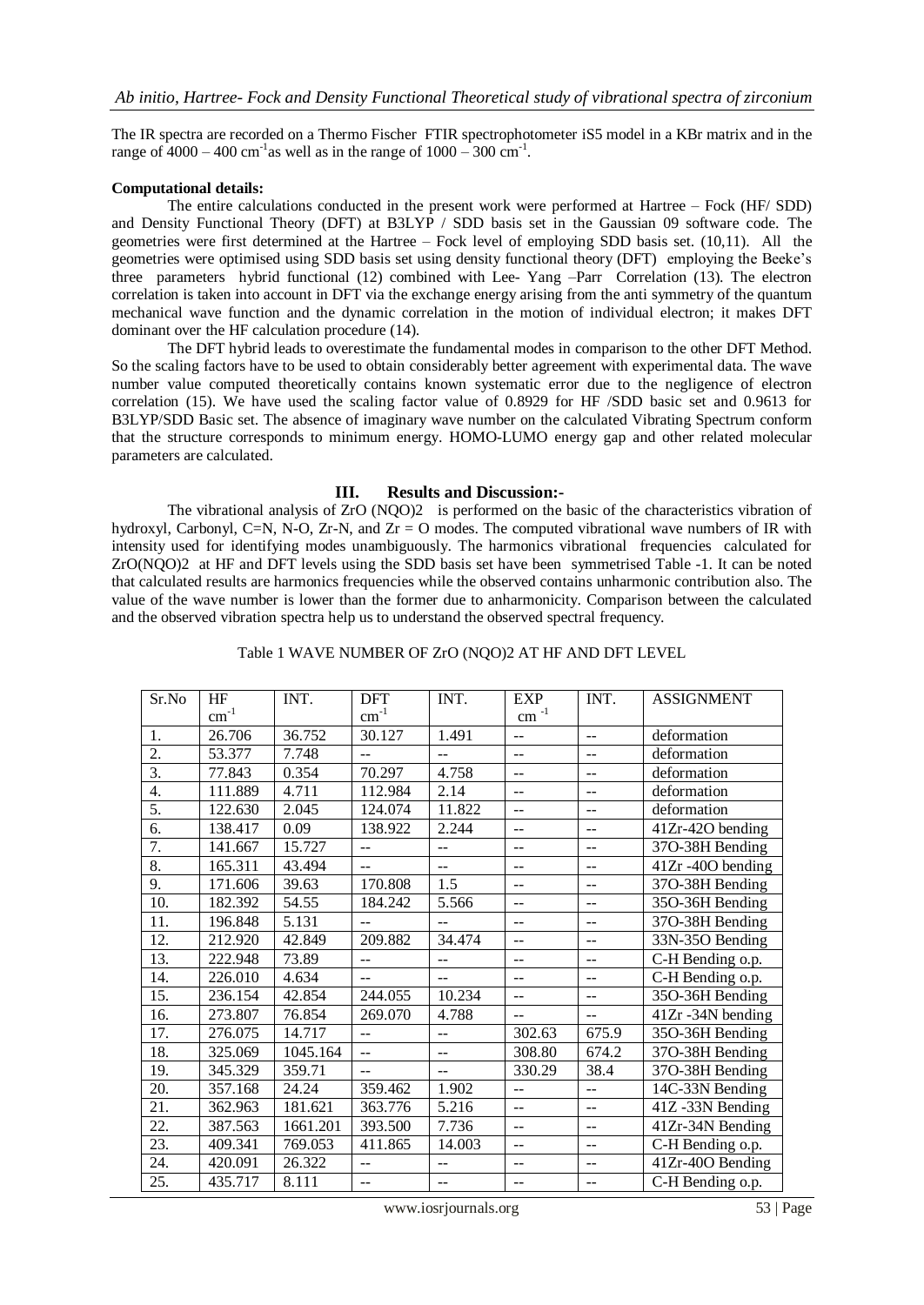| $\overline{26}$ . | 438.101  | 4.497    | $\overline{a}$ | $\mathbb{H}^{\mathbb{Z}}$ | 337.38                                              | 57.7                                          | C-H Bending o.p.               |
|-------------------|----------|----------|----------------|---------------------------|-----------------------------------------------------|-----------------------------------------------|--------------------------------|
| 27.               | 486.094  | 38.099   | 488.2          | 1.05                      | $\mathord{\hspace{1pt}\text{--}\hspace{1pt}}$       | $\mathord{\hspace{1pt}\text{--}\hspace{1pt}}$ | $41Zr-33N$                     |
|                   |          |          |                |                           |                                                     |                                               | Stretching                     |
| 28.               | 489.210  | 70716    | 489.571        | 6.356                     | 497.3                                               | 54.87                                         | 41Zr-34N                       |
|                   |          |          |                |                           |                                                     |                                               | Stretching                     |
| 29.               | 517.783  | 0.822    | $\mathbf{u}$   | $-$                       | $\sim$ $\sim$                                       | $\mathbb{L} \mathbb{L}$                       | C-H Bending o.p.               |
| $\overline{30}$ . | 521.694  | 4.947    | $- -$          | $\overline{a}$            | 524.4                                               | 63.85                                         | C-H Bending o.p.               |
| $\overline{31}$ . | 527.552  | 11.286   | 528.886        | 24.303                    |                                                     |                                               | 41Zr-39O                       |
|                   |          |          |                |                           | $\overline{a}$                                      | $\overline{\phantom{a}}$                      |                                |
|                   |          |          |                |                           |                                                     |                                               | Stretching                     |
| 32.               | 566.821  | 557.895  | $- -$          | $-$                       | $\mathbf{u}$                                        | $\omega\omega$                                | 21C-40O                        |
|                   |          |          |                |                           |                                                     |                                               | Stretching                     |
| 33.               | 577.617  | 27.382   | $-$            | $-$                       | 575.6                                               | 58.31                                         | C-H Bending o.p.               |
| 34.               | 578.634  | 59.35    | $-$            | $-$                       |                                                     |                                               | C-H Bending o.p.               |
| $\overline{35}$ . | 587.135  | 10.471   | 590.765        | 32.821                    | 583.5                                               | 61.11                                         | $41Zr-40O$                     |
|                   |          |          |                |                           |                                                     |                                               | Stretching                     |
| 36.               | 633.441  | 1419.887 | 634.087        | 16.049                    | $\mathbf{u}$                                        | $\mathbb{L} \mathbb{L}$                       | 41Zr-39O                       |
|                   |          |          |                |                           |                                                     |                                               | Stretching                     |
| $\overline{37}$ . | 651.433  | 69.201   | 650.789        | 18.823                    | 643.4                                               | 71.07                                         | 41Zr-42O                       |
|                   |          |          |                |                           |                                                     |                                               | Stretching                     |
| 38.               | 671.978  | 69.019   | LL.            | $\overline{a}$            | $\ddot{\phantom{a}}$                                | $\mathbb{L}^2$                                | C-H Bending o.p.               |
| 39.               | 679.586  | 53.384   | $\overline{a}$ | Ξ.                        | 675.9                                               | 63.56                                         | C-H Bending o.p.               |
| 40.               | 689.122  | 203.325  | 688.431        | 22.06                     | 683.4                                               | 50.13                                         | C-H Bending o.p.               |
| 41.               | 703.926  | 2920.366 | 704.528        | 41.602                    | $\overline{a}$                                      | $\ddotsc$                                     | 41Zr-40O                       |
|                   |          |          |                |                           |                                                     |                                               | Stretching                     |
| 42.               | 705.337  | 26.3.946 | $\overline{a}$ | $\mathbb{L}^{\mathbb{L}}$ | $\overline{a}$                                      | $\sim$                                        | 41Zr-39O                       |
|                   |          |          |                |                           |                                                     |                                               | Stretching                     |
| 43.               | 720.498  | 324.651  | 719.702        | 4.102                     | 731.43                                              | 39.9                                          | C-H Bending o.p.               |
| 44.               | 776.412  | 29.678   | $\frac{1}{2}$  |                           | 757.59                                              | 54.00                                         | $\overline{C}$ -H Bending i.p. |
| 45.               | 785.430  | 33.357   | 787.059        | 146.662                   | 783.2                                               | 82.48                                         | $\overline{C}$ -H Bending i.p. |
| 46.               | 798.824  | 107.509  | 798.120        | 10.920                    | 796.23                                              | 56.20                                         | Zr -N Stretching               |
| 47.               | 803.940  | 0.156    | $\overline{a}$ | $\overline{a}$            | 806.2                                               | 75.65                                         | C-H Bending o.p.               |
| 48.               | 809.101  | 1.459    | $\overline{a}$ | $\overline{a}$            |                                                     | $\omega_{\rm{m}}$                             | C-H Bending o.p.               |
|                   | 819.575  | 172.838  |                | $\overline{a}$            | 818.7                                               |                                               |                                |
| 49.               |          |          | $\overline{a}$ |                           |                                                     | 55.39                                         | C-H Bending o.p.<br>21C-40O    |
| 50.               | 831.147  | 3993.509 | $\mathbf{u}$   | $-$                       | $\mathbf{u}$                                        | $\mathbb{L}^2$                                |                                |
|                   |          |          |                |                           |                                                     |                                               | Stretching                     |
| 51.               | 848.031  | 93.954   | 843.200        | 0.308                     | 851.7                                               | 91.75                                         | C-H Bending o.p.               |
| 52.               | 870.970  | 30.83    | 873.020        | 19.052                    | $\mathord{\hspace{1pt}\text{--}\hspace{1pt}}$       | $\mathord{\hspace{1pt}\text{--}\hspace{1pt}}$ | 21C-40O                        |
|                   |          |          |                |                           |                                                     |                                               | Stretching                     |
| 53.               | 881.167  | 180.836  | 880.660        | 23.633                    | $\hspace{0.05cm} -\hspace{0.05cm} -\hspace{0.05cm}$ | $\overline{\phantom{m}}$                      | 390-11C                        |
|                   |          |          |                |                           |                                                     |                                               | Stretching                     |
| 54.               | 913.204  | 1.245    | $\overline{a}$ | --                        | $\mathbb{L} \mathbb{L}$                             | $\mathbb{L}^{\perp}$                          | C-H Bending o.p.               |
| 55.               | 924.464  | 7.447    | 923.790        | 4.100                     | 922.7                                               | 54.28                                         | C-H Bending o.p.               |
| 56.               | 940.973  | 517.099  | 939.185        | 1.036                     | 950.9                                               | 66.79                                         | C-C Stretching                 |
| 57.               | 965.653  | 1483.604 | 968.726        | 0.023                     | 969.7                                               | 33.96                                         | C-C Stretching                 |
| 58.               | 976.028  | 10.64    | 979.432        | 32.68                     | $\mathbb{H}^{\perp}$                                | 44                                            | C-H Bending o.p.               |
| 59.               | 993.324  | 5.142    | --             | --                        | $\mathord{\hspace{1pt}\text{--}\hspace{1pt}}$       | $\mathbb{L}^{\perp}$                          | C-H Bending o.p.               |
| 60.               | 1006.061 | 37.633   | $\overline{a}$ | --                        | 1007.5                                              | 90.67                                         | C-H Bending o.p.               |
| 61.               | 1008.637 | 96.825   | --             | --                        | $\overline{\phantom{m}}$                            | $\mathord{\hspace{1pt}\text{--}\hspace{1pt}}$ | C-H Bending i.p.               |
| 62.               | 1011.271 | 0.963    | --             | --                        | $\overline{\phantom{m}}$                            | $\overline{\phantom{m}}$                      | C-H Bending o.p.               |
| 63.               | 1019.263 | 594.58   | 1019.65        | 29.822                    | $\overline{\phantom{m}}$                            | $\overline{\phantom{m}}$                      | C-C Stretching                 |
| 64.               | 1030.049 | 1.394    | 1027.991       | 24.219                    |                                                     | $\mathbb{L} \mathbb{L}$                       | C-H Bending o.p.               |
|                   |          |          |                |                           | $\overline{\phantom{m}}$                            |                                               |                                |
| 65.               | 1035.710 | 0.624    | $-$            | $\blacksquare$            | 1033.6                                              | 76.06                                         | C-H Bending o.p.               |
| 66.               | 1073.596 | 35.282   | $\overline{a}$ | $\overline{a}$            |                                                     | $\overline{\phantom{a}}$                      | C-H Bending i.p.               |
| 67.               | 1077.739 | 24.491   | 1076.32        | 104.719                   | 1076.2                                              | 80.86                                         | C-H Bending i.p.               |
| 68.               | 1106.320 | 18.521   | 1106.37        | 41.206                    | 1103.9                                              | 78.44                                         | C-H Bending i.p.               |
| 69.               | 1112.937 | 72.824   |                |                           | $\overline{\phantom{m}}$                            | $\overline{\phantom{m}}$                      | C-H Bending i.p.               |
| 70.               | 1123.161 | 290.701  | 1134.576       | 5.758                     | $\mathbb{H}^{\perp}$                                | 44                                            | C-C Stretching                 |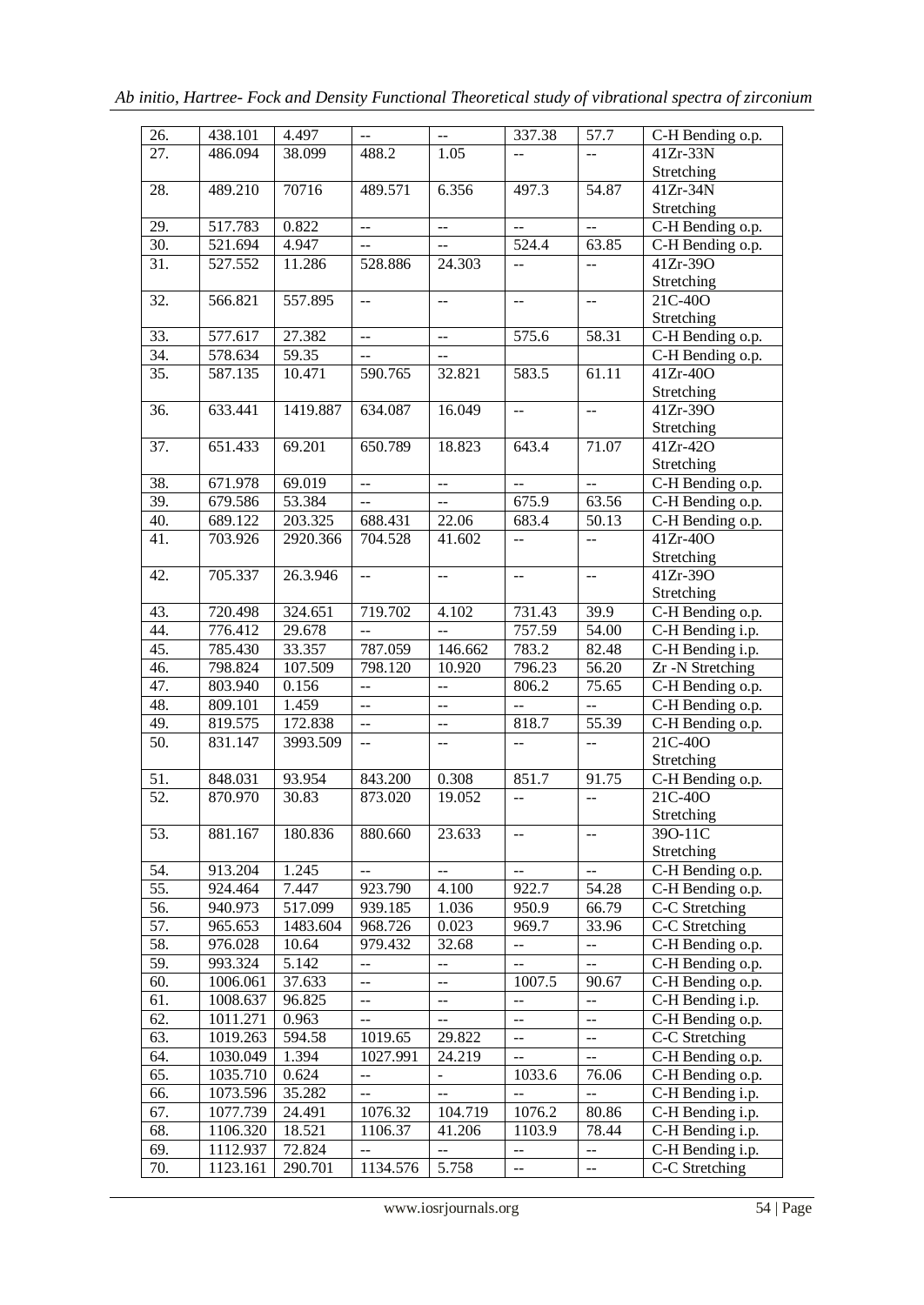| 71.               | 1140.161             | 101.767          | 1142.446                 | 16.293                   | 1137.9                                        | 60.79                                         | C-H Bending i.p.                 |
|-------------------|----------------------|------------------|--------------------------|--------------------------|-----------------------------------------------|-----------------------------------------------|----------------------------------|
| $\overline{72}$ . | 1149.055             | 159.293          | $\mathbf{u}$             | $\overline{a}$           | 1147.6                                        | 67.94                                         | 34N-37O                          |
|                   |                      |                  |                          |                          |                                               |                                               | Stretching                       |
| 73.               | 1185.405             | 1438.875         | $\overline{a}$           | $\overline{a}$           | $\overline{a}$                                | $\mathbf{u}$                                  | 33N-35O                          |
|                   |                      |                  |                          |                          |                                               |                                               | Stretching                       |
| 74.               | 1213.156             | 8.71             | 1208.832                 | 137.945                  | 1204.6                                        | 30.68                                         | C-C Stretching                   |
| $\overline{75}$ . | 1219.656             | 1.311            | 1222.767                 | 15.76                    | $\overline{a}$                                | $\overline{a}$                                | C-C Stretching                   |
| 76.               | 1247.497             | 51.646           | 1250.833                 | 228.271                  | $\mathbb{L}^{\mathbb{L}}$                     | $\overline{a}$                                | C-H Bending i.p.                 |
| 77.               | 1263.489             | 468.993          | $\overline{a}$           | --                       | 1257.4                                        | 34.55                                         | C-H Bending i.p.                 |
| 78.               | 1269.176             | 21.227           | 1269.414                 | 30.805                   |                                               |                                               | C-H Bending i.p.                 |
| 79.               | 1275.721             | 26.026           | $\overline{a}$           | $\overline{a}$           | 1274.2                                        | 62.1                                          | C-H Bending i.p.                 |
| 80.               | 1288.945             | 42.934           | 1295.044                 | 443.578                  | 1291.9                                        | 44.25                                         | C-H Bending i.p.                 |
| 81.               | 1307.160             | 627.882          | 1309.555                 | 34.045                   | $\overline{a}$                                | ÷÷                                            | C-C Stretching                   |
| 82.               | 1320.179             | 51.317           | $\overline{\phantom{a}}$ | $\overline{a}$           | $\mathord{\hspace{1pt}\text{--}\hspace{1pt}}$ | $-$                                           | 35O-36H Bending                  |
| 83.               | 1360.252             | 1964.23          | $\overline{\phantom{a}}$ | $\overline{\phantom{m}}$ | $\mathbb{L} \mathbb{L}$                       | $\mathord{\hspace{1pt}\text{--}\hspace{1pt}}$ | 37O-38H Bending                  |
| 84.               | 1382.575             | 193.316          | 1382.158                 | 741.62                   | 741.62                                        | $\mathord{\hspace{1pt}\text{--}\hspace{1pt}}$ | $22C-34N$                        |
|                   |                      |                  |                          |                          |                                               |                                               | Stretching                       |
| 85.               | 1390.289             | 414.955          | 1394.401                 | 120.321                  | 1388                                          | 36.15                                         | 37O-38H Bending                  |
| 86.               | 1397.808             | 108.306          | 1400.523                 | 65.009                   | $\overline{\phantom{a}}$                      | $\overline{a}$                                | C-C Stretching                   |
| 87.               | 1413.549             | 120.499          | 1411.651                 | 125.429                  | $\mathord{\hspace{1pt}\text{--}\hspace{1pt}}$ | $\mathbb{L}^{\perp}$                          | C-H Bending i.p.                 |
| 88.               | 1416.996             | 7.301            | 1417.033                 | 91.464                   | 1415.7                                        | 67.92                                         | C-H Bending i.p.                 |
| 89.               | 1433.827             | 26.344           |                          |                          | 1448.4                                        | 26.48                                         | C-H Bending i.p.                 |
| 90.               | 1440.837             | 335.604          | 1449.159                 | 61.837                   | $\overline{a}$                                | $\mathord{\hspace{1pt}\text{--}\hspace{1pt}}$ | $\overline{21}$ C-40O            |
|                   |                      |                  |                          |                          |                                               |                                               | Stretching                       |
| 91.               | 1464.266             | 479.284          | 1475.298                 | 160.418                  | 1470.1                                        | 57.15                                         | 11C-39O                          |
|                   |                      |                  |                          |                          |                                               |                                               | Stretching                       |
|                   |                      |                  |                          |                          |                                               |                                               |                                  |
| 92.               | 1496.536             | 42.617           | $\overline{\phantom{a}}$ | --                       | 1493.9                                        | 84.23                                         | C-C Stretching                   |
| 93.               | 1502.652             | 498.604          | $-$                      | $\overline{\phantom{a}}$ | --                                            | --                                            | C-C Stretching                   |
| 94.               | 1509.126             | 97.592           | 1511.893                 | 338.979                  | 1508.1                                        | 74.55                                         | C-C Stretching                   |
| 95.               | 1537.814             | 57.775           | 1535.13                  | 48.168                   | 44                                            | $\overline{a}$                                | $\overline{C-C}$ Stretching      |
| 96.               | 1566.360             | 842.612          | 1569.617                 | 151.486                  | 1560.1                                        | 29.65                                         | $\overline{C-C}$ Stretching      |
| 97.               | 1579.977             | 82.173           | 1575.348                 | 23.216                   | 1581.2                                        |                                               |                                  |
| 98.               | 1583.192             | 413.08           | $\overline{\phantom{a}}$ | --                       | $\overline{\phantom{m}}$                      | 56.84<br>$\overline{a}$                       | $\overline{C-C}$ Stretching      |
| 99.               | 1608.809             | 67.594           | 1612.241                 | 311.222                  | 1606.8                                        | 39.66                                         | $\overline{C-C}$ Stretching      |
| 100.              | 1681.982             | 86.681           | 1700.374                 | 19.934                   | 1692.6                                        | 95.36                                         | C-C Stretching<br>$14C-33N$      |
|                   |                      |                  |                          |                          |                                               |                                               | Stretching                       |
| 101.              | 2994.554             | 50.903           | 3173.875                 | 7.417                    | $\mathord{\hspace{1pt}\text{--}\hspace{1pt}}$ | $\mathord{\hspace{1pt}\text{--}\hspace{1pt}}$ | C-H Stretching                   |
| 102.              | 3004.671             | 136.64           | 3183.197                 | 8.934                    | $\overline{a}$                                | --                                            | C-H Stretching                   |
| 103.              | 3005.537             | 3.284            | 3184.754                 | 0.242                    | $-$                                           | --                                            | C-H Stretching                   |
| 104.              | 3007.867             | 71.749           | 3188.973                 | 21.038                   | --                                            | --                                            | C-H Stretching                   |
| 105.              |                      | 19.644           | 3199.169                 |                          | $-$                                           | --                                            |                                  |
| 106.              | 3017.769<br>3029.984 | 6.293            | 3209.798                 | 15.264<br>0.3829         | $-$                                           | --                                            | C-H Stretching<br>C-H Stretching |
| 107.              |                      |                  |                          |                          | $-$                                           | --                                            |                                  |
| 108.              | 3031.493<br>3045.351 | 227.598<br>6.866 | 3215.074<br>3228.355     | 80.134<br>7.836          | $-$                                           | --                                            | C-H Stretching<br>C-H Stretching |
| 109.              |                      | 173.685          | 3228.97                  | 23.602                   | $\overline{\phantom{a}}$                      | --                                            |                                  |
|                   | 3049.458             | 188.455          | 3250.092                 |                          |                                               | 43.03                                         | C-H Stretching                   |
| 110.              | 3063.780             |                  |                          | 64.138                   | 3057.2<br>--                                  | --                                            | C-H Stretching                   |
| 111.              | 3074.495             | 3.876            | 3256.262                 | 5.426                    | $-$                                           | --                                            | C-H Stretching                   |
| 112.              | 3093.514             | 75.137           | 3277.635                 | 17.173                   |                                               |                                               | C-H Stretching                   |
| 113.              | 3553.081             | 355.822          | 3802.927                 | 20.075                   | 3561.8                                        | 57.21                                         | 37O-38H<br>Stretching            |
| 114.              | 3586.064             | 1856.253         | 3848.92                  | 38.603                   | 3582.1                                        | 58.86                                         | 35O-36H                          |

C-H vibration:

The Naphthalene structure show the presence of structural vibration in the region  $3250-2950$  cm<sup>-1</sup> which is characteristics for the zero identification of C-H stretching vibration .The region  $3250-3100$  cm<sup>-1</sup> is for symmetric stretching. And the region  $3100-2950$  cm<sup>-1</sup> is for asymmetric stretching modes of vibration (16).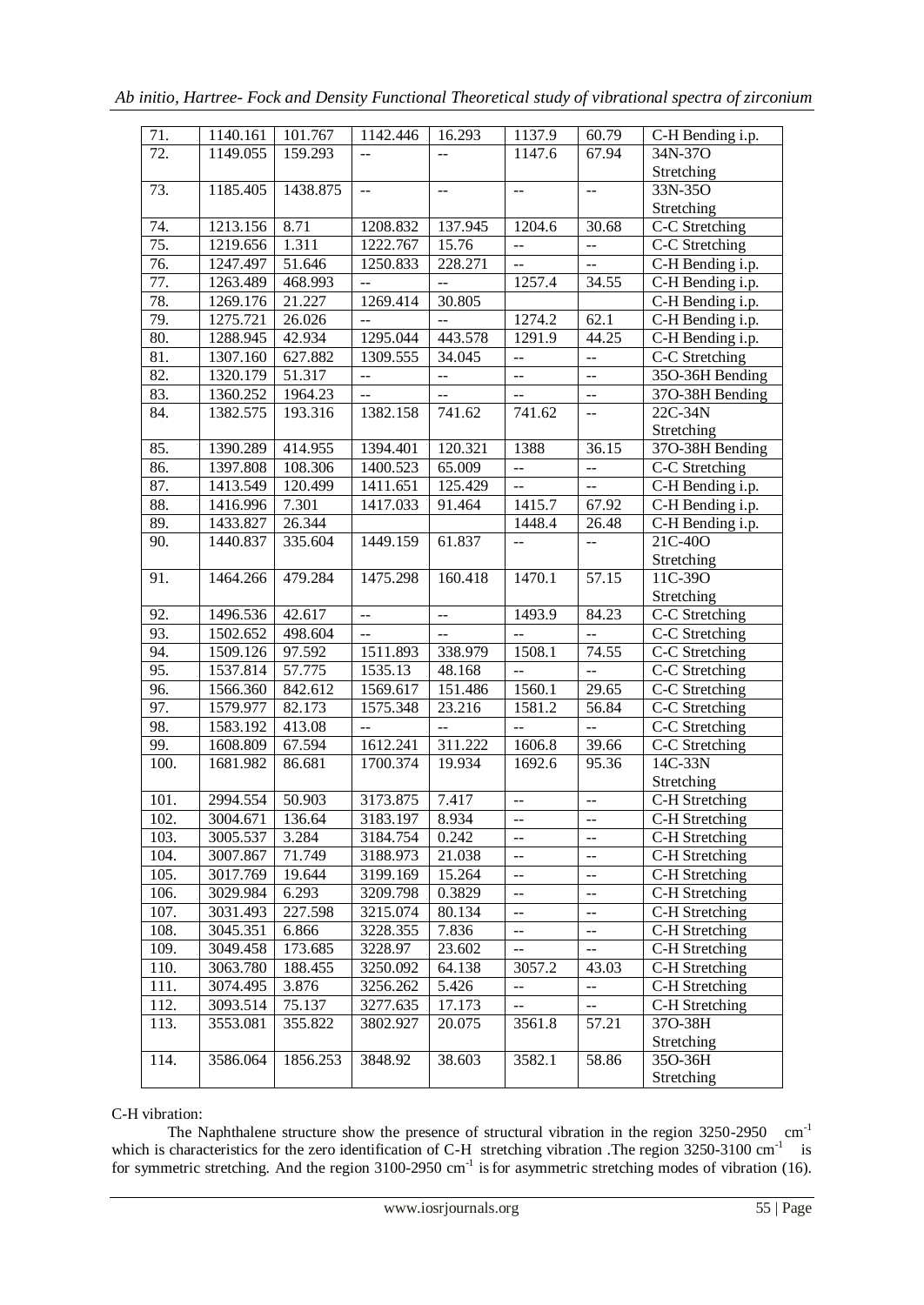For most cases, the naphtholic C-H vibration absorption bands are usually weak and it is too weak for detection. In the present work, for the  $ZrO (NOO)$ , the FTIR band is observed at 3357.2 cm have been assigned to C-H stretching vibration. The HF level gives 2994.554, 3004.671, 3005.537, 3007.867, 3017.769, 3029.984, 3031.493, 3045.351, 3049.458, 3063.780, 3074.495 and 3093.514 cm-1 while DFI. B3LYP level gives values at 3173.875, 3183.197, 3184.754, 3188.973, 3199.169, 3209.798, 3215.074, 3228.97, 3250.092, 3256.262 and 3277.635 cm<sup>-1</sup>

The title compound has both C-H out of plane and in plane bending vibration. The out of plane bending mode of C-H vibration of  $ZrO(NOO)_2$  is found well is agreement with the experimental predicted in the region 1030-650 cm-1 HF and DFT levels and SDD basis shows this region which gives number of vibration and case comparable with experimental results as shown in fig 1. The in plane C-H deformation vibration of  $ZrO (NQO)<sub>2</sub>$ is experimentally practiced in the region  $1250-1080$  cm<sup>-1</sup> which is supported week by the vibration values practiced by HF and DFT levels.

The other region for C-H bending out of plane are practiced by HF in the region 521 to 435 cm<sup>-1</sup>,  $4409 \text{cm}^{-1}$ , 226 to 171 cm<sup>-1</sup> which DFT has predicted at 411 cm<sup>-1</sup>only and very few vibration modes. C=O Vibration:

The C=O stretching vibration of ZrO(NOO), has a main contribution in the mode with B3LYP /SDD predicted frequency at 1475 cm<sup>-1</sup> & 1449 cm<sup>-1</sup> and HF/SDD predicted at 1549.76 cm<sup>-1</sup>. In the FTIR spectra, we observed then peak at 1470.1 cm<sup>-1</sup>, which is in good agreement with predicted data. The other C=O frequencies are observed at 1494.1, 1477, 974, 817 cm $^{-1}$ , which are also in good agreement with the data predicted by HF/SDD.

# C=N Vibrations:

The frequency of C=N bond is observed at  $1692.6 \text{ cm}^{-1}$  in the FTIR spectra of ZrO(NOO)<sub>2</sub> while it is predicted at 1700.37 cm<sup>-1</sup> by DFT/SDD and at 1681.98 cm<sup>-1</sup> by HF/ SDD is predicted. The V(C=N) in chelates shows lower frequency owing to elongation of these bands on co-ordination. N-O Vibration:

The observation of  $\gamma$  (N-O) is observed at 1147.6 cm<sup>-1</sup> in the FTIR spectrum which is predicted at 1149.05 cm-1 by HF/SDD but DFT/SDD has not predicted for the band. This band is in good agreement with observed data. The absorption of this  $\gamma$  (N-O) at higher wave number indicates that this bond is significantly shorter in the chelates. The higher wave length of the N-O indicates that nitroso atoms of the oxime group coordinate to the centre (17, 18).

Zr-O Stretching Vibration:

The wave number of  $Zr-O$  stretching in the chelate  $ZrO(NOO)$  are predicted at 705.33 and 703.92 cm  $1$  by HF theory and 704.528 cm<sup>-1</sup> by DFT theory but we do not observed this peak. This Frequency is lower which suggests that it is attached to central atom.

# Zr-O bending Vibration:

Zr-O bending vibration is predicted at 138.41, 165.31, 420.09, and 527.55 cm<sup>-1</sup> by the HF level and 138.41 and 528.88 cm<sup>-1</sup> by DFT/B3LYP theory. In the FTIR spectra, this frequency is not found. Zr-N Stretching:

The frequencies of Zr-N is observed in the FTIR spectrum at 626 cm<sup>-1</sup> but the predicted IR values are at 626 and 637 cm<sup>-1</sup> by HF level as well as at 637 and 652 cm<sup>-1</sup> by DFT level. These values are in good agreement with experimental data.

Zr-N bending vibration:

The IR absorption frequencies of Zr- N bending are predicted at 273.80, 362.96 and 387.56 cm<sup>-1</sup>with HF level and 269.07, 363.77and 393.5 cm<sup>-1</sup> with DFT level. Experimental values are not recorded.

### Molecular geometry:

The optimized structure parameters of  $ZrO (NQO)_2$  calculated by ab initio, HF/SDD and DFT/B3LYP/SDD basis set are listed in Table 2 in accordance with the atom numbering scheme given in Fig -1. The values of bond length in  $A^0$  and bond angles in degree are given in Table 2.

| Bond length | $A^{\circ}$ | Bond angle  | (o)     |
|-------------|-------------|-------------|---------|
| $C1-C2$     | 1.402       | $C3-C2-C1$  | 120.073 |
| $C2-C3$     | 1.405       | $C4-C3-C2$  | 119.529 |
| $C3-C4$     | 1.404       | $C5-C4-C3$  | 120.304 |
| $C4-C5$     | 1.396       | $C6-C1-C2$  | 119.529 |
| $C5-C6$     | 1.399       | $H8-C1-C6$  | 119.976 |
| $H9-C2$     | 1.074       | H9-C2-C1    | 120.032 |
| $H8-C1$     | 1.074       | $C10-C3-C2$ | 119.887 |

Table No: 2 Bond Lengths and Bong Angles of ZrO (NQO)<sub>2</sub>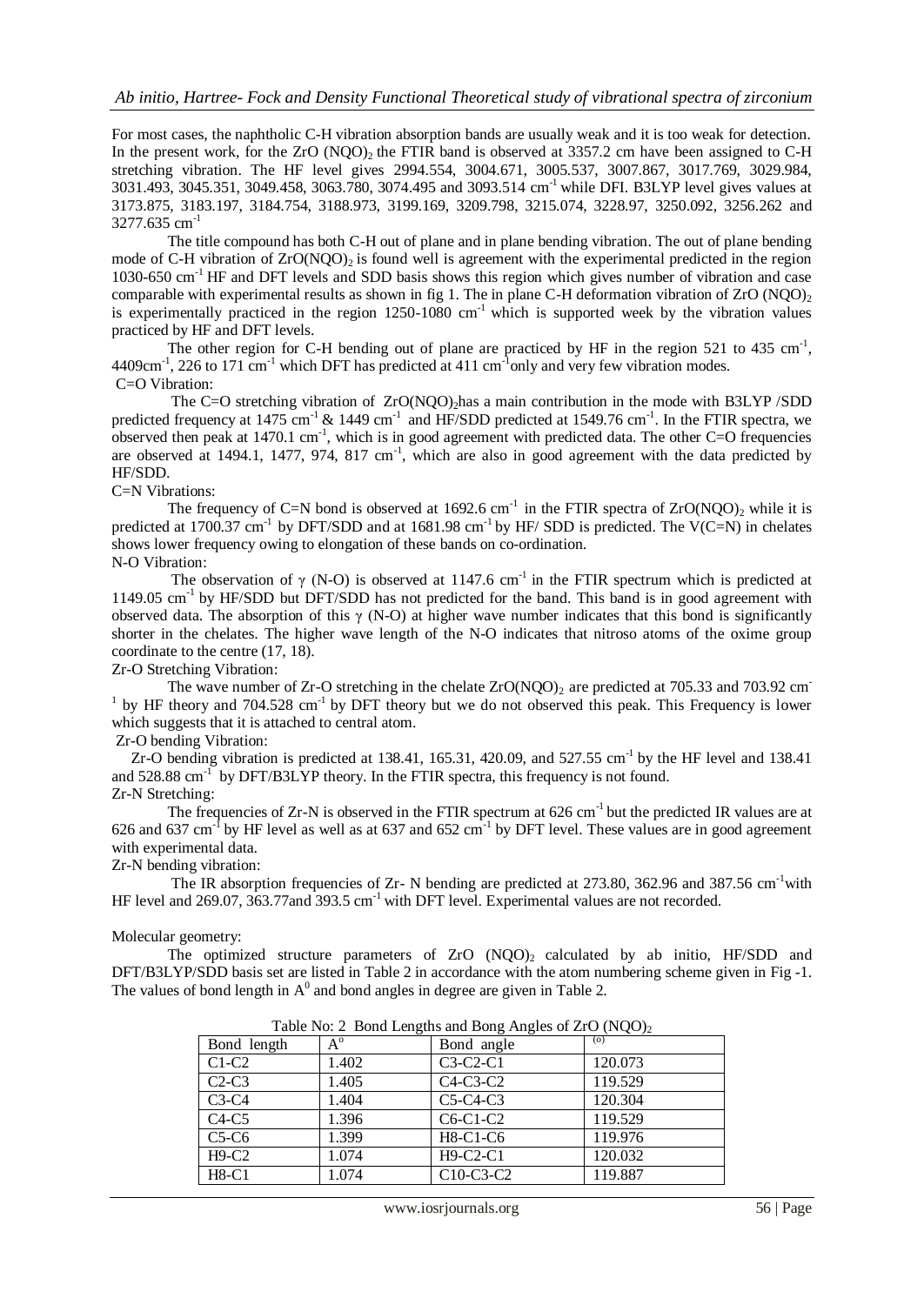| $H7-C10$                         | 1.069 | $C11-C4-C3$                                       | 119.615 |
|----------------------------------|-------|---------------------------------------------------|---------|
| $C3-C10$                         | 1.408 | H7-O10-C15                                        | 119.854 |
| $C4-C11$                         | 1.401 | H12-C5-C4                                         | 120.109 |
| $H12-C5$                         | 1.069 | H <sub>13</sub> -C <sub>6</sub> -C <sub>1</sub>   | 120.091 |
| H <sub>13</sub> -C <sub>6</sub>  | 1.076 | $C14-C11-C4$                                      | 119.304 |
| $C11-C14$                        | 1.430 | C <sub>15</sub> -C <sub>14</sub> -C <sub>11</sub> | 120.745 |
| $C14-C15$                        | 1.391 | H <sub>16</sub> -C <sub>15</sub> -C <sub>14</sub> | 119.884 |
| H16-C15                          | 1.076 | C19-C18-C17                                       | 120.459 |
| $C10-C15$                        | 1.401 | C <sub>20</sub> -C <sub>19</sub> -C <sub>18</sub> | 120.459 |
| C17-C18                          | 1.407 | C21-C20-C19                                       | 120.553 |
| C18-C19                          | 1.411 | H <sub>23</sub> -C <sub>26</sub> -C <sub>19</sub> | 119.985 |
| C19-C20                          | 1.407 | H24-C17-C18                                       | 119.565 |
| $C20-C21$                        | 1.396 | H <sub>25</sub> -C <sub>18</sub> -C <sub>17</sub> | 119.830 |
| C21-C22                          | 1.468 | C <sub>26</sub> -C <sub>19</sub> -C <sub>18</sub> | 119.830 |
| H <sub>23</sub> -C <sub>26</sub> | 1.075 | C <sub>27</sub> -C <sub>20</sub> -C <sub>19</sub> | 120.494 |
| H <sub>24</sub> -C <sub>17</sub> | 1.070 | C <sub>28</sub> -C <sub>27</sub> -C <sub>20</sub> | 119.980 |
| H <sub>25</sub> -C <sub>18</sub> | 1.077 | C <sub>29</sub> -C <sub>26</sub> -C <sub>19</sub> | 119.790 |
| C19-C26                          | 1.402 | H30-C27-C20                                       | 119.803 |
| C <sub>20</sub> -C <sub>27</sub> | 1.396 | H31-C28-C27                                       | 119.473 |
| C <sub>27</sub> -C <sub>28</sub> | 1.396 | H32-C29-C26                                       | 119.725 |
| C <sub>28</sub> -C <sub>29</sub> | 1.406 | N33-C14-C11                                       | 117.869 |
| H30-C27                          | 1.073 | N34-C22-C17                                       | 121.982 |
| H31-C28                          | 1.071 | O35-N33-C14                                       | 123.689 |
| H32-C29                          | 1.070 | H <sub>36</sub> -O <sub>35</sub> -N <sub>33</sub> | 109.763 |
| $N33-C14$                        | 1.298 | N34-C22-C17                                       | 121.982 |
| N34-C22                          | 1.321 | O37-N34-C22                                       | 125.946 |
| Q35-N33                          | 1.395 | N33-C14-C15                                       | 121.385 |
| H <sub>36</sub> -O <sub>35</sub> | 0.955 | H38-O37-N34                                       | 109.875 |
| N34-O37                          | 1.363 | O <sub>39</sub> -C <sub>11</sub> -C <sub>4</sub>  | 121.098 |
| H38-O37                          | 0.957 | O40-C21-C22                                       | 121.849 |
| O39-C11                          | 1.286 | O40-C21-C20                                       | 119.144 |
| O40-C21                          | 1.307 | Zr41-O40-C21                                      | 107.578 |
| Zr41-O40                         | 1.864 | O42-Zr41-O40                                      | 106.586 |



Fig.1. Molecular Structure of  $ZrO(NOO)<sub>2</sub>$ 

Mulliken Charges:

 Mulliken charges arise from the Mulliken population analysis (19,20) and provide a means of estimating [partial atomic charges](http://en.wikipedia.org/wiki/Partial_charge) from calculations carried out by the methods of [computational chemistry,](http://en.wikipedia.org/wiki/Computational_chemistry) particularly those based on the [linear combination of atomic orbitals molecular orbital method,](http://en.wikipedia.org/wiki/Linear_combination_of_atomic_orbitals_molecular_orbital_method) and are routinely used as variables in linear regression QSAR(21) procedures(22).

In the application of quantum mechanical calculation to molecular system, the calculation of effective atomic charges plays an important role. The electron distribution of  $ZrO (NOO)$  is compared in the two different mechanical methods and the sensitivity of the calculated charges to charge in choice of methods is studied. By determining electron population of each atom in the defined basis function, the Mulliken charges are calculated by HF/SDD and DFT/B3LYP/ SDD level. The results are presented in Table-3 which the values of atomic charges of each atom of the concerned molecule. Fig. 2 shows atomic charge against atoms of the said molecule.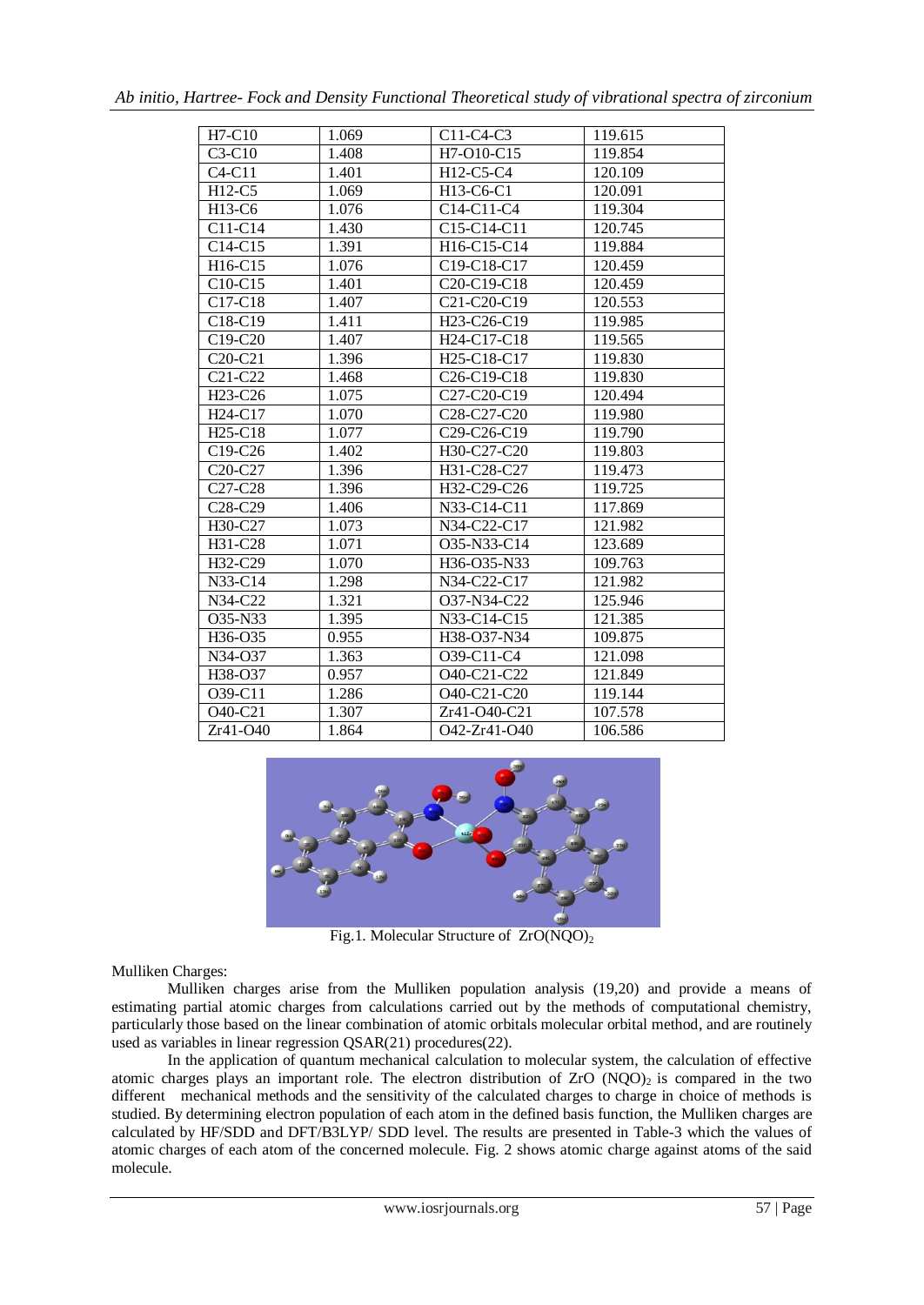| HF                  |               | <b>DFT</b>                       |               |
|---------------------|---------------|----------------------------------|---------------|
| Atom                | Atomic charge | Atom                             | Atomic charge |
| $1\,C$              | $-0.214068$   | $\mathcal{C}$<br>$\mathbf{1}$    | $-0.226669$   |
| 2 C                 | $-0.385366$   | $\overline{2}$ C                 | $-0.429771$   |
| $3\,C$              | 0.406674      | $\overline{3}$ C                 | 0.463266      |
| 4 C                 | 0.161673      | $4\text{ C}$                     | 0.181366      |
| 5 C                 | $-0.287999$   | $5 \text{ C}$                    | $-0.344136$   |
| 6 C                 | $-0.253799$   | 6 C                              | $-0.240694$   |
| 7H                  | 0.235250      | $\overline{7}$<br>$\overline{H}$ | 0.246638      |
| 8H                  | 0.224583      | $8\,$<br>H                       | 0.231699      |
| 9 H                 | 0.227246      | 9 H                              | 0.245116      |
| 10 C                | $-0.405894$   | 10 C                             | $-0.437521$   |
| 11 C                | 0.378174      | 11 C                             | 0.150448      |
| 12 H                | 0.281528      | 12 H                             | 0.287683      |
| 13H                 | 0.228511      | 13H                              | 0.235632      |
| 14 C                | 0.346016      | 14 C                             | 0.213530      |
| 15 C                | $-0.436899$   | 15 C                             | $-0.408224$   |
| 16 H                | 0.267228      | 16 H                             | 0.267498      |
| 17 C                | $-0.498550$   | 17 C                             | $-0.468967$   |
| 18 C                | $-0.429911$   | 18 C                             | $-0.458534$   |
| 19 <sup>C</sup>     | 0.386522      | 19 <sup>C</sup>                  | 0.460859      |
| 20 C                | 0.161504      | 20 C                             | 0.151962      |
| 21<br>$\mathcal{C}$ | 0.363155      | 21<br>$\mathcal{C}$              | 0.170208      |
| 22 C                | 0.465611      | 22 C                             | 0.350010      |
| 23 H                | 0.223671      | 23 H                             | 0.244879      |
| 24 H                | 0.200868      | 24 H                             | 0.213212      |
| 25 H                | 0.225775      | 25 H                             | 0.240302      |
| 26 C                | $-0.388579$   | 26 C                             | $-0.432665$   |
| 27 C                | $-0.310483$   | 27 C                             | $-0.346469$   |
| 28 C                | $-0.252870$   | 28 C                             | $-0.245699$   |
| 29 C                | $-0.234821$   | 29 C                             | $-0.232777$   |
| 30 H                | 0.270406      | 30 H                             | 0.281394      |
| 31<br>H             | 0.222789      | 31H                              | 0.236536      |
| 32<br>H             | 0.220753      | 32H                              | 0.232946      |
| 33 N                | $-0.520184$   | 33 N                             | $-0.353271$   |
| 34 N                | $-0.521696$   | 34 N                             | $-0.351792$   |
| 35 O                | $-0.504315$   | 35 O                             | $-0.396511$   |
| 36 H                | 0.442200      | 36 H                             | 0.398414      |
| 37 O                | $-0.457275$   | 37 O                             | $-0.344281$   |
| 38 H                | 0.392498      | 38 H                             | 0.350423      |
| 39 O                | $-0.671718$   | 39 O                             | $-0.433746$   |
| 40 O                | $-0.746823$   | 40 O                             | $-0.484140$   |
| 41 Zr               | 1.909363      | $\overline{4}1$ Zr               | 1.247433      |
| 42 O                | $-0.720749$   | 42 O                             | $-0.465589$   |

Table-3 : Atomic Charges of ZrO(NQO)2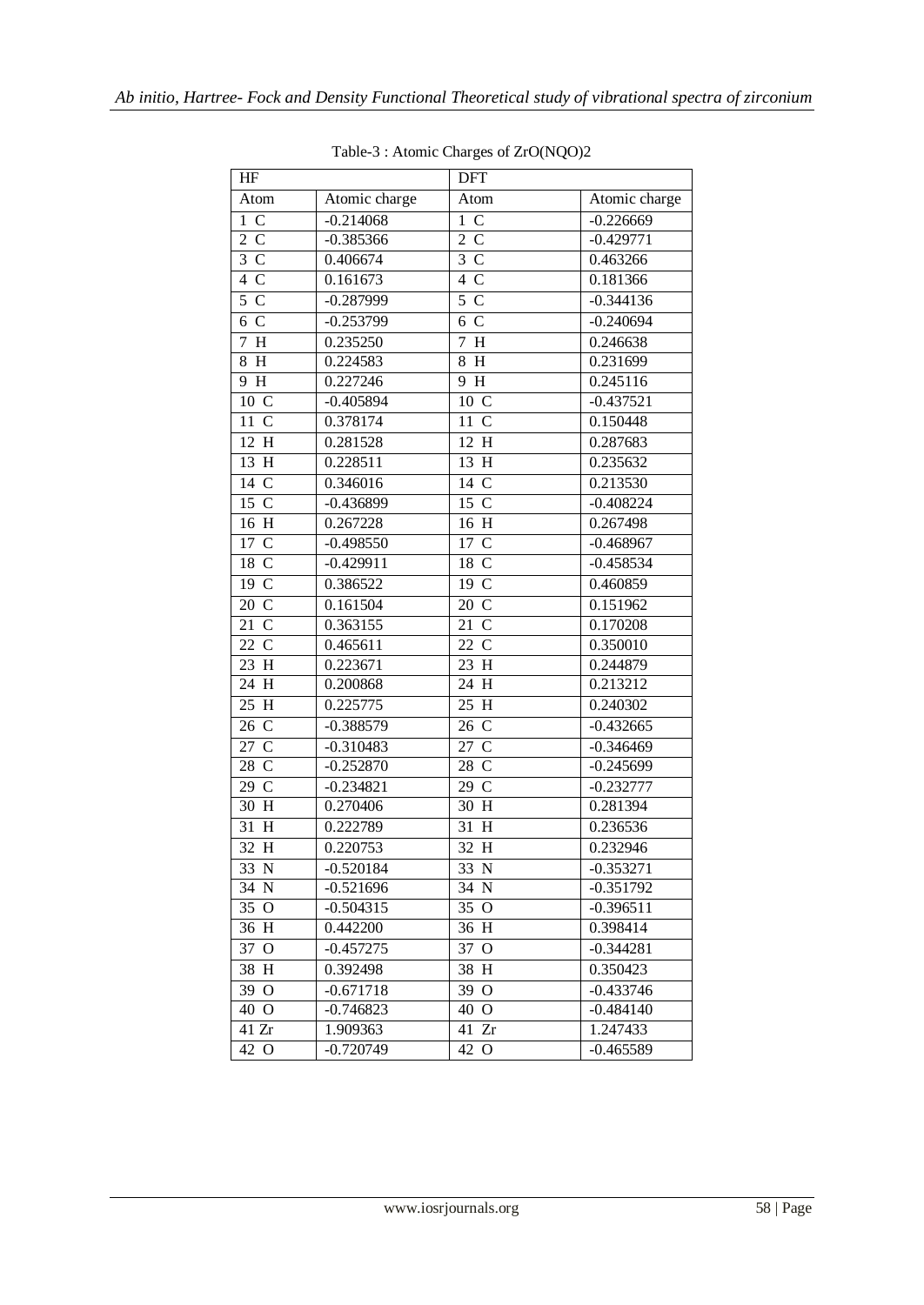

Fig 2 Atomic charge against atoms

HOMO-LUMO energy gap and related molecular properties:

The HOMO-LUMO energy gap of the molecule  $ZrO(NQO)_2$  in the HF and DFT/B3LYP level and SDD basis set has been calculated. The HOMO-LUMO energy gap is constant in both methods. It is known that the value of *E*HOMO is often associated with the electron donating ability of inhibitor molecule, higher values of *E*HOMO is an indication of the greater ease of donating electrons to the unoccupied d orbital of the receptor. The value of *E*LUMO is related to the ability of the molecule to accept electrons, lower values of *E*LUMO shows the receptor would accept electrons. Consequently, the value of *Egap* provides a measure for the stability of the formed complex on the metal surface. The frame work of SCF MO theory, the ionization energy and electron affinity can be expressed through HOMO and LUMO energies AS I= -E  $_{HOMO}$ , A= -E  $_{LUMO}$ . The hardness compounds to the gap between the HOMO and LUMO orbital energies. If the gap energy is higher than the Hardness is also larger. The global hardness  $\eta = \frac{1}{2}$  (E <sub>HOMO</sub>-E <sub>LUMO</sub>). The hardness is associated with the stability of chemical potential  $(\mu)$  can be expressed in combination of electron affinity and ionization potential. The global electrophilicity index  $\omega$  is also calculated and listed in table-4.

|                                    | $\sigma$ $\sigma$ $\tau$ |               |
|------------------------------------|--------------------------|---------------|
| <b>Molecular Properties</b>        | HF/SDD                   | DFT/B3LYP/SDD |
| HOMO eV                            | $-0.20379$               | $-0.17774$    |
| LUMO eV                            | $-0.09716$               | $-0.15014$    |
| Energy gap                         | 0.10663                  | 0.0276        |
| Ionisation Potential (I)           | 0.20379                  | 0.17774       |
| Electron Affinity $(A)$            | 0.09716                  | 0.15014       |
| Global Hardness $(n)$              | 0.021326                 | 0.0138        |
| Chemical Potential $(\mu)$         | 0.053315                 | 0.0138        |
| Global Electrophilicity $(\omega)$ | 0.06110                  | 0.0069        |

Table No: - 4 Comparison of HOMO-LUMO, Energy gap and related Molecular Properties of ZrO (NQO)<sub>2</sub>

Table 5 Theoretically computed Energies (a.u.), Zero point Energy (Kcal / mol) Rotational Constants (GHz), Entropy (cal mlo<sup>-1</sup>K<sup>-1</sup>) and Dipole moment D (Kcal/ mlo<sup>-1</sup>K<sup>-1</sup>)

| $\mu$ and $\mu$ and $\mu$ and $\mu$ and $\mu$ interference $\mu$ and $\mu$ and $\mu$ |               |             |  |  |  |
|--------------------------------------------------------------------------------------|---------------|-------------|--|--|--|
| Parameter                                                                            | DFT/B3LYP/SDD | HF/SDD      |  |  |  |
| Total Energy e.u.                                                                    | -1303.8238    | -1294.83507 |  |  |  |
| Zero Point Energy                                                                    | 192.24662     | 203.8663    |  |  |  |
| Rotational constants                                                                 | 0.37756       | 0.44159     |  |  |  |
|                                                                                      | 0.08181       | 0.07949     |  |  |  |
|                                                                                      | 0.07767       | 0.07615     |  |  |  |
| <b>Entropy Total</b>                                                                 | 137.430       | 133.239     |  |  |  |
| Translational                                                                        | 44.215        | 44.215      |  |  |  |
| Rotational                                                                           | 36.148        | 36.040      |  |  |  |
| Vibrational                                                                          | 57.068        | 52.984      |  |  |  |
| Dipole moment (D)                                                                    | 9.5808        | 6.915       |  |  |  |